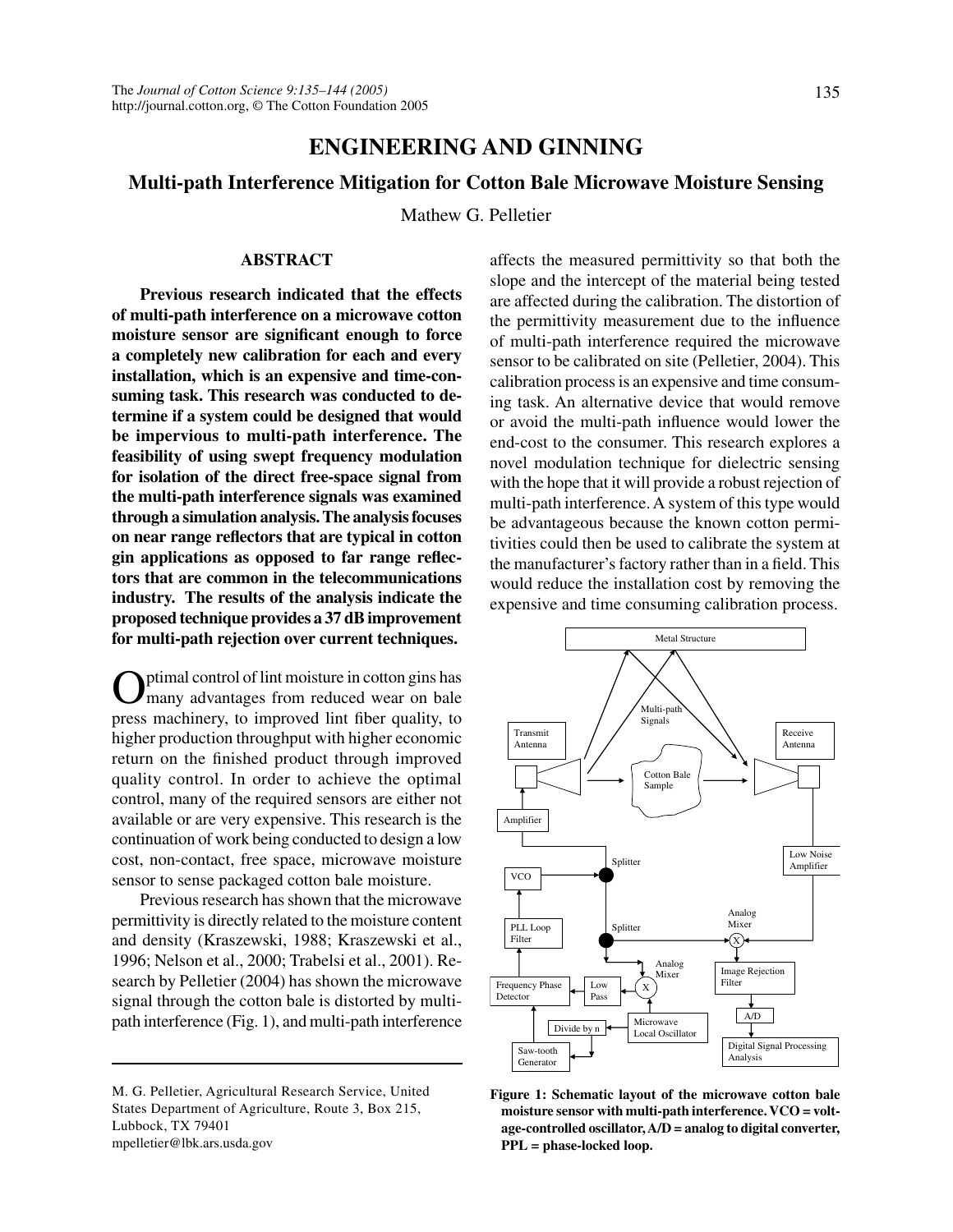This study focused on one type of modulation technique to determine if the technique would provide a system that is tolerant of multi-path interference without destroying the permittivity information contained within the transmitted microwave signal.

In the transmission of microwave energy, a large portion of the signal being transmitted occurs in side lobes. The amount is dependant on the type and forward gain of the antenna. In practice, microwave horns are typically used; however, even with a horn a significant amount of energy is not directed through the 10 degree aperture of interest, leaving the rest of the energy available to propagate out the side and the back of the transmitting antenna in a direction away from the target of the receiving antenna (Cheng, 1992; Balanis, 1982). In the interest of reducing the effects of these spurious emissions, it has become common practice in research applications to improve the front to back ratio through the addition of focusing lenses (Nelson et al., 2000). Given the high cost of focusing microwave horn antennas, this solution is less than desirable for a commercial device.

In addition to the normal off-direction radiation created by the horn antennas, even more energy is reflected off the front face of the cotton bale, due to the impedance miss-match between free-space and the solid cotton bale (Pozar, 1998). It is the combination of the off-axis energy from the horn coupled with the energy reflected off the front edge of the cotton bale that provides the majority of energy for the multi-path interference. Additionally, in most field applications in cotton gins, the units operate within a metal building with metal floors and lots of metal machinery, so radiation that is not directed through the cotton bale will likely become available for multi-path interference. Because of the total number of reflecting surfaces inside a cotton gin, a large number of multi-path interfering signals are likely to be received along with the direct-path signal. This combination of the variously delayed multi-path signals along with the direct-path signal results in the reception of a series of sinusoids of the same frequency but with altered phases and magnitudes.

Multi-path interference is a term commonly used in the telecommunications industry for the situation in which microwave energy received in a direct path is combined with longer path microwave energy that has been delayed by reflecting off neighboring reflectors (Lee and Miller, 1998; Stremler, 1992). Since this reflected energy takes a longer path to reach the antenna, it is out of phase and typically has a smaller amplitude than the direct path energy. This energy typically combines out of phase with the direct path energy leading to reduced signal strength due to destructive signal combination. This phenomenon is well known and numerous modulation schemes have been devised to mitigate this effect (Lee and Miller, 1998). Perhaps the best known technique is the code-division-multiple-access (CDMA) system used in the cellular phone industry. This technique is a spread-spectrum phase modulation scheme that relies on spreading the signal over a very wide frequency bandwidth, and then using a low frequency pseudorandom-noise (PN) chipping signal, it is combined with the desired digital signal. This combined signal is then used to modulate a high-frequency microwave carrier. Upon reception at the receiving antenna, the PN vector is used to demodulate the received carrier. This system works extremely well at removing multipath interference, because it uses the redundancy of the low frequency PN signal to reject the spurious multi-path signals impinging upon the receiving antenna, thereby adding a significant amount of processing gain (Lee and Miller, 1998).

Unfortunately, for microwave moisture sensing, the standard technique relies on the resolution provided by the unmodulated carrier signal with a frequency greater than 1.5 GHz, so the spread spectrum technique cannot be used with today's technology, because a digital synthesizer that can operate above 400MHz has not been developed. When digital synthesizers that operate above 2-10 GHz become available, a system can be designed to use these techniques in microwave moisture sensing. In lieu of direct utilization, concepts and ideas from this field can be modified and adopted for gin applications. This investigation is a feasibility study to explore a new technique with the goal of providing the accuracy of the continuous wave measurement, while maintaining a significant degree of multi-path rejection. The analysis will be conducted through a simulation study.

# **MATERIALS AND METHODS**

**Equation development.** In developing a new technique to deal with the multi-path interference issues that arise during microwave moisture measurements, analysis of the combination of the directpath signal coupled with the multi-path interference provides a basis for further development and insight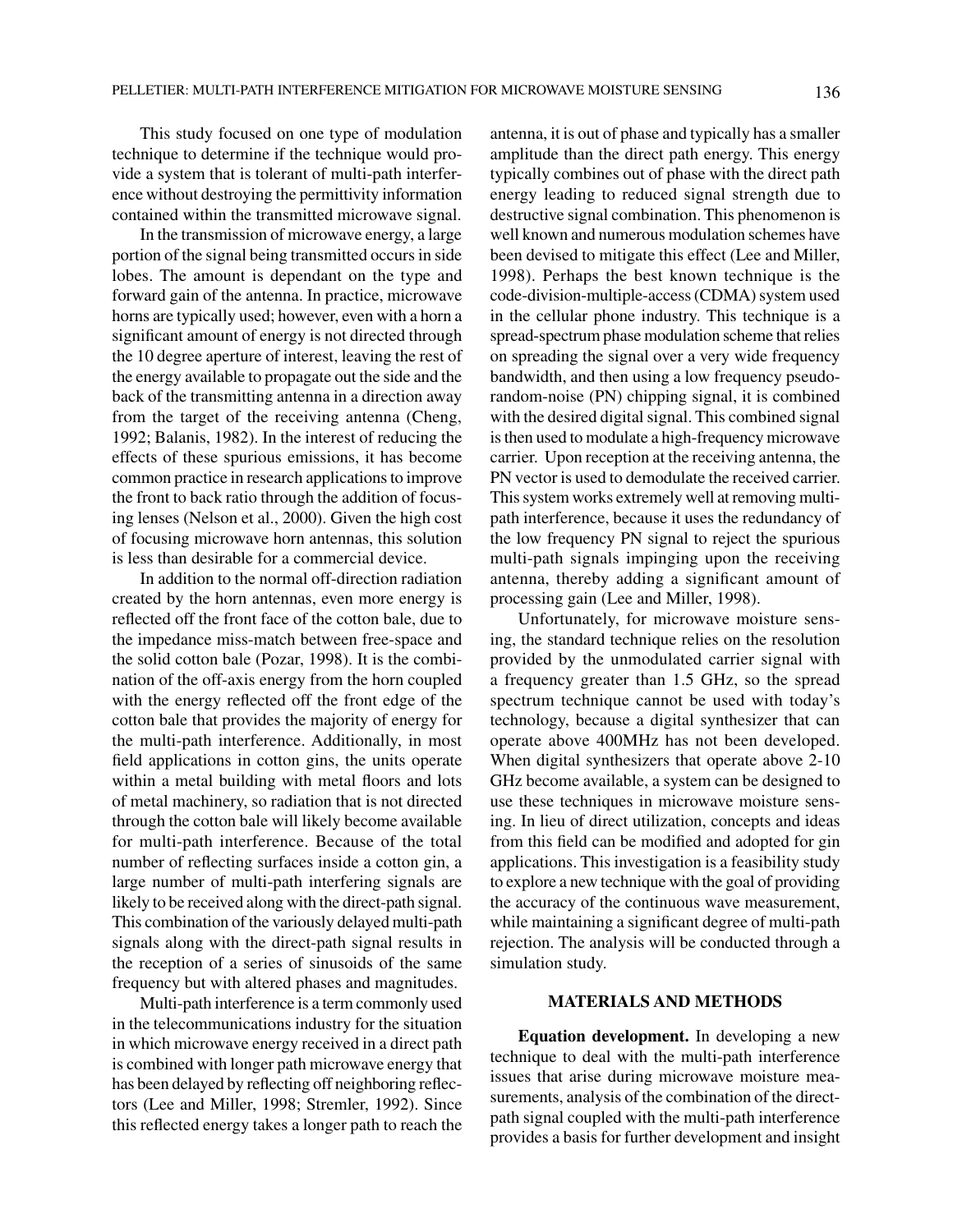into potential solutions. In the telecommunication industry, two or more delayed versions of the directpath signal, each with a reduced magnitude that is typically much less than one, are combined with the direct-path signal to form a composite received signal is the typical model for multi-path interference (Stremler, 1992). The reduction in magnitude is allowed because it is representative of the real-world phenomenon. In mathematical terms, this signal combination is illustrated as follows:

$$
S(t) = A_0 \cdot s(t) + A_1 \cdot s(t + \tau_1) + A_2 \cdot s(t + \tau_2) +A_3 \cdot s(t + \tau_3) + ... + A_n \cdot s(t + \tau_n)
$$
 (Eq. 1)

where,  $S(t)$  = the received signal as a function of time;  $A_0$ ·s(t) = the direct transmitted sinusoidal time-varying signal measured at the detector as a function of time (s);  $s(t + \tau_i) =$  the time delayed version of the transmitted signal reflected by cotton lint moisture/air interface (subscript  $i = 1$ ) or multi-path signal (subscript  $i = \{2...n\}$ ;  $A_{1-n} =$ signal strength coefficients of multi-path signals).

In typical microwave moisture sensors (Kraszewski, 1988; Kraszewski et al., 1996; Nelson et al., 2000; Trabelsi et al., 2001), the systems use a continuous wave sinusoidal signal to transmit microwaves through the material being tested. The technique measures the relative permittivity of the material through its effect on the transmitted signal (Pozar, 1998). The transmitted signal and the i-th delayed transmitted signal can be represented as detailed in Eqs. 2 and 3a, or equivalently as a phase delayed version of the transmitted signal as shown in Eq. 3b.

 $A_0 \text{-} s(t) = A_0 \text{-} \sin(\omega \cdot t)$  (Eq. 2)

 $A_i \cdot s(t + \tau_i) = A_i \cdot \sin(\omega \cdot (t + \tau_i))$  (Eq. 3a)

$$
A_i \cdot s(t + \theta_i) = A_i \cdot \sin(\omega \cdot t + \theta_i)
$$
 (Eq. 3b)

where,  $\theta$  = phase delay of the sinusoidal signal (rads);  $A_i$  = amplitude of the i-th signal;  $\omega = 2\pi f$  = 2π frequency (rads/s).

The information of the complex permittivity of the material is derived by comparing both the reduced amplitude and the phase delay of the received signal with those of the transmitted signal. Combining Eqs. 1 through 3 provides an estimate of the effect of the multi-path interference on the true signal (Eqs. 4 and 5).

$$
S(t) = direct Signal + multi-pathSignal_1 +\nmulti-pathSignal_2 + ... +\nmulti-pathSignal_n
$$
\n(Eq. 4)

$$
S(t) = \sin(\omega \cdot t) + a_c \sin(\omega \cdot t + \theta_c) +a_2 \cdot \sin(\omega \cdot t + \theta_2) + a_3 \cdot \sin(\omega \cdot t + \theta_3) +\dots + a_n \cdot \sin(\omega \cdot t + \theta_n)
$$
 (Eq. 5)

Using basic trigonometry, a sum of sinusoids of the same frequency produces a single sinusoid of that frequency with an altered phase shift and amplitude, so Eq. 5 reduces to Eq. 6.

$$
S(t) = B \cdot \sin(\omega \cdot t + \theta_B) \tag{Eq. 6}
$$

where, B = amplitude of the received signal;  $\theta_B$  = phase of the received signal.

Equation 6 shows that multi-path interference alters the received signal so that the continuous wave permittivity measurement is significantly affected, because the permittivity measurement is based on the measurement of the amplitude and the phase of the transmitted signal. Since the multi-path signal is highly dependant on the geometry of the deployed locale, the unpredictability of the multi-path signal alters the direct-path signal, which is the basis for the microwave permittivity measurement (Pelletier, 2004). It should also be recognized, as illustrated in Eq. 6, the combination of the direct-path signal with the multi-path signals creates a new signal with an altered phase and amplitude. Traditional frequency domain filtering is not an option, so the only other type of filtering that can be used is some form of a time-gating operation, which would cut-off the reception of any signals received after the initial signal is transmitted. Ideally, the signals that would be removed through a time-gating operation, as detailed in Eq. 1, are the signals delayed by  $\tau_i$  (i>1).

There are two methods for time-gating. The first is the direct method of capturing the signal only during a brief window of operation; however, the electronics for direct gating of a GHz plus signal, which allows the direct-path signal to be separated from the multipath signals that originate from only a few meters away, demands an operational window of less than a nanosecond. In practice, the traditional method for time-gating is to perform a frequency sweep, perform an inverse Fourier transformation to determine the locations of the reflections, sample in the time-domain between these reflections, and then convert back to the frequency domain. Because of the nature of the Fourier transformation, the resolution in the time domain is proportional to the number of samples obtained in the frequency domain and to the bandwidth of the sampling window, so the system must perform a sweep across a significant bandwidth in order to extract qual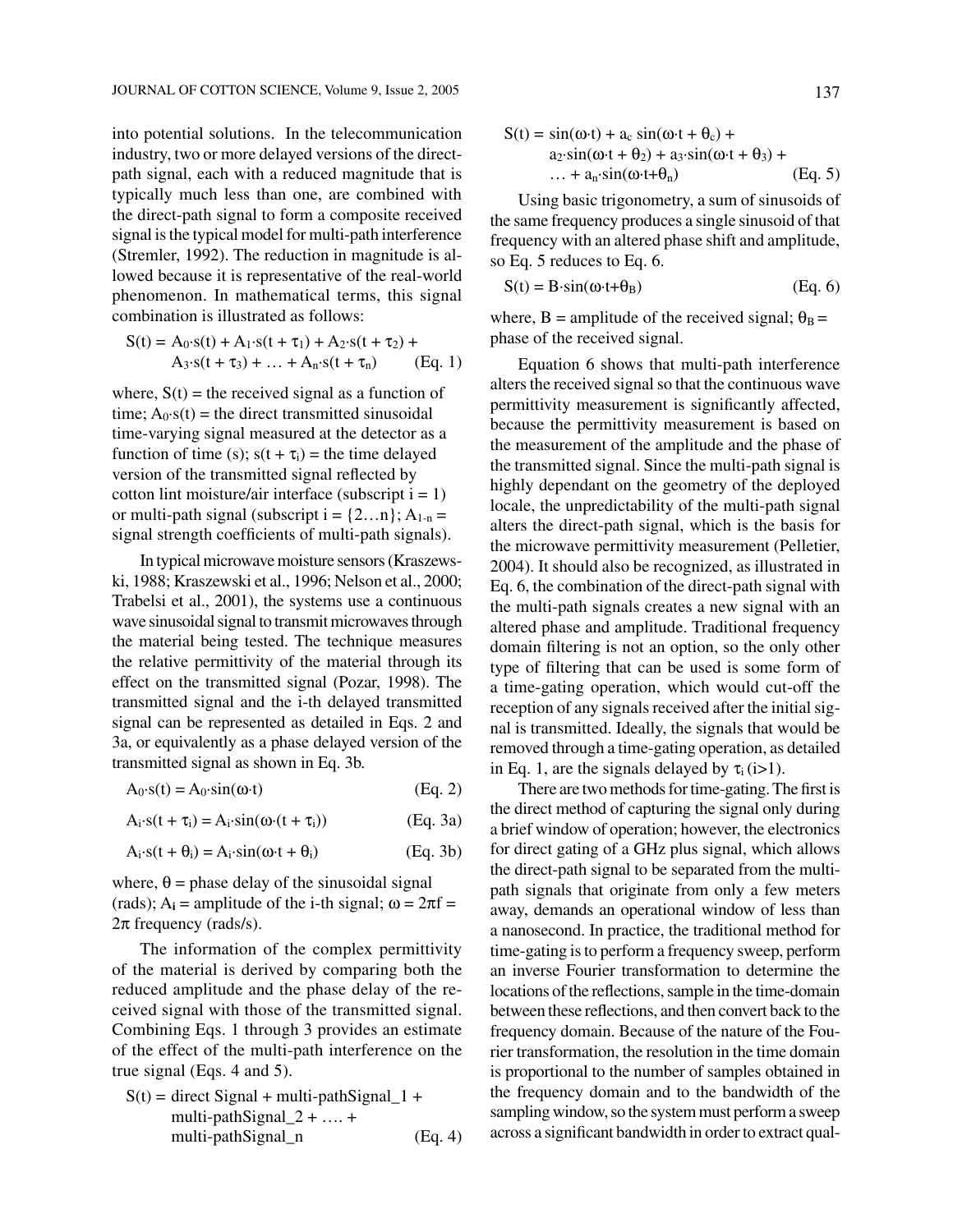ity time-domain data. Unfortunately, FCC regulations severely restrict the bandwidth for use in commercial equipment, so this technique has limited resolution in a commercial application of the continuous wave permittivity measurement system.

The radar industry uses an alternative form of time-gating that uses a frequency modulated signal, which can be examined after heterodyning the signal down to a lower and more manageable frequency (Peebles, 1998). The goal of a cotton bale moisture measurement system is quite different from the goals of target detection and distance measurement in the radar industry. An analysis of the suitability of this technique is required.

The radio heterodyning signal mixing equation provides a well known model that describes the output of two signals that are combined together in a mixer, and forms a new signal that is a combination of a sum and difference frequency of the two input signals (Stremler, 1992). Mathematically this can be modeled by the multiplication of the two input signals shown in Eq. 7 as follows:

Y(t) = sin(
$$
\omega_1 t
$$
) sin( $\omega_2 t$ )  
\n= 0.5 [cos( $\omega_1 t - \omega_2 t$ ) - cos( $\omega_1 t + \omega_2 t$ )]  
\n= 0.5 [cos( ${\omega_1 - \omega_2}$ )t) –  
\ncos( ${\omega_1 + \omega_2}$ )t)] (Eq. 7)

Expanding Eq. 7 to include the phase terms leads to Eqs. 8 and 9.

$$
Z(t) = \sin(\omega_1 t + \varphi_1) \sin(\omega_2 t + \varphi_2)
$$
  
= 0.5 [cos( $\omega_1 t + \varphi_1 - \omega_2 t - \varphi_2$ ) -  
cos( $\omega_1 t + \varphi_1 + \omega_2 t + \varphi_2$ )] (Eq. 8)

and letting

 $\varphi_3 = \varphi_1 - \varphi_2$  and  $\varphi_4 = \varphi_1 + \varphi_2$ 

then

$$
Z(t) = 0.5 [\cos(\{\omega_1 - \omega_2\}t + \varphi_3) - \cos(\{\omega_1 + \omega_2\}t + \varphi_4)]
$$
\n(Eq. 9)

In using a microwave complex permittivity measurement system, it is critical that the phase and the magnitude of the signal are preserved. To examine the potential of a mixer in a permittivity measurement system, the first input signal (Eqs. 7 through 9) will be assigned to the reference signal with unity amplitude and zero phase. The second signal will represent the received direct-path signal with an altered phase and magnitude, as determined by the path length through the material being tested and the material's permittivity. Given this representation, the applied form of Eq. 9 is shown in Eq. 10.

$$
Z(t) = \sin(\omega_1 t) A \cdot \sin(\omega_2 t + \varphi_2)
$$
  
= 0.5 \cdot A [cos({ $\omega_1$  -  $\omega_2$ }t -  $\varphi_2$ ) –  
cos({ $\omega_1$  +  $\omega_2$ }t +  $\varphi_2$ )] (Eq. 10)

To remove the upper side-band image, the mixer's output signal is passed through an analog low pass filter, which effectively leaves only the lower side band intact (Eq. 11).

$$
Z(t) * Lp(t) = 0.5 \cdot A \cos(\{\omega_1 - \omega_2\}t - \varphi_2) \quad (Eq. 11)
$$

where,  $Z(t) * Lp(t) =$  convolution of signal  $Z(t)$ with the low pass linear filter  $Lp(t)$ .

The key point of interest is that both the amplitude and the phase information contained in the direct-path signal number two altered by the cotton is preserved in both the upper-side band  $(\omega_1 + \omega_2)$  and the lower side band  $(\omega_1 - \omega_2)$  of the carrier modulated signal. Eq. 11 shows that the mixing operation only translates the signal from one frequency to another without altering the key permittivity information, amplitude, and phase contained in the received direct-path signal after mixing, so the permittivity measurement operation is unaffected by the mixing operation, which is critical to the proposed swept frequency modulation technique. For ease of processing, the system removes one of the side bands through a filtering operation.

**System design.** The technique under investigation provides the basis for a new system with the goal of shutting out any signal that is delayed beyond the expected direct-path delay. To achieve this goal, the proposed system continuously varies the reference transmission frequency. A block diagram of one possible system that can perform this operation is shown in Figure 1. The primary consequence of this analysis is that the output from the voltage controlled oscillator (VCO) provides a continuously frequency-varying signal, also known as a continuous swept frequency signal. The means for obtaining a stable swept frequency will be determined in subsequent research. The splitter following the VCO is a required element, because it provides the system with both a transmitting signal and an internal reference copy of the transmitted signal. The internal reference signal is combined with the time-delayed received signal, and both signals are inputs. The output of the mixer produces the sum and difference of the frequencies where the frequency variation between the two signals is due to the delay of the transmitted signal as it is propagated through the test material multiplied by the rate of the frequency variation of the swept frequency signal produced by the VCO and its associated control circuit.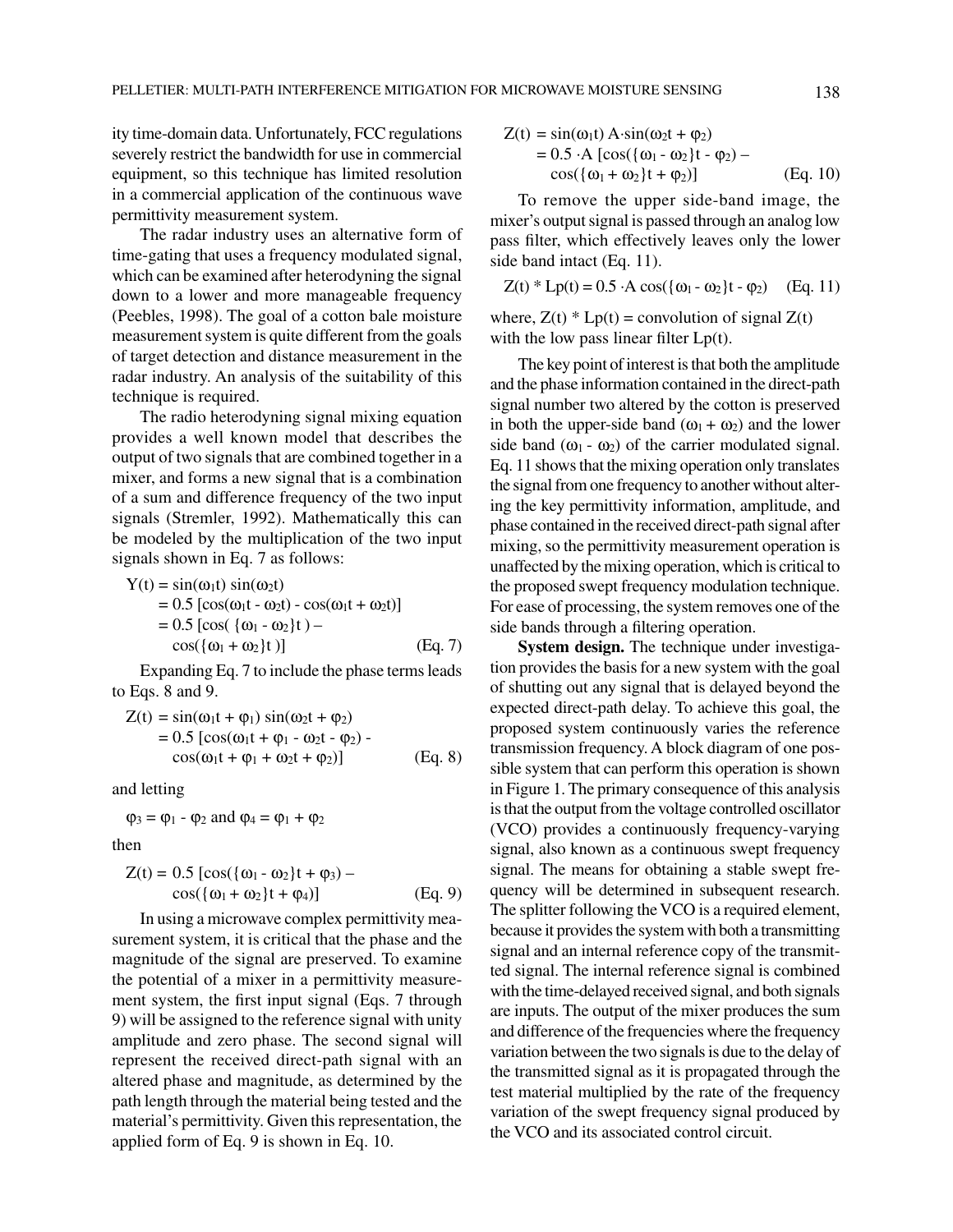The proposed technique of swept frequency permittivity measurement results in the direct-path having a small difference, or delta frequency, while the longer multi-path signals have a larger delta frequency because of the longer circuitous propagation path they take to arrive at the receiving antenna. The magnitude of the frequency difference is determined by the time-delay of the multi-path signals coupled with the frequency excursion of the VCO combined with the VCO control signal's saw-tooth repetition rate. The frequency difference is equal to the transmitted signal's time-delay multiplied by the frequency rate of change of the VCO. In practice, the frequency difference between the direct path and the multi-path components allows for direct removal of the multi-path components by means of a band-pass filter centered on the expected delays of the directpath signal, thereby removing any multi-path signals that fall outside of this narrow band-pass window.

Additional advantages of this system lie in the inherent ability of the system to measure the phase delay of the direct-path signal as a function of the received frequency difference. This effectively transforms the propagation time delay measurement of the signal from a phase to a frequency difference measurement, which provides the significant advantage of removing the unknown integer-*n* rollover experienced with a phase measurement. This will be referred to as the phase-ambiguity associated with phase measurement systems. This is illustrated by noting that in the direct phase difference measurement method, the phase difference is limited to +/- 180 degrees before the measurement repeats itself. This technique leads to a phase ambiguity in the processed signal if the total phase delay exceeds a span, across the range of material permittivities of interest, greater than 360 degrees. Conversely, the frequency difference measurement does not suffer from this phase ambiguity issue and can provide a much larger measurement of phase delay than the direct method. This is highly advantageous in some measurement applications where, due to the large depth of the material being tested and the broad range of expected moisture contents, the expected electrical permittivities will cause a phase delay range that exceeds 360 degrees. This leads to a situation where the phase-ambiguity destroys the ability of the system to differentiate short-delay materials (low permittivity) from longdelay materials (high permittivity).

**Modeling procedures.** The proposed system under investigation provides a continuous frequency swept signal that is transmitted through the cotton bale. This signal is also used as the internal reference signal, which in practice would be obtained by splitting the signal internally and directing one copy as the reference and the other copy towards the external transmitting antenna. One example of the frequency versus time saw-tooth response of the proposed type of transmission signal is detailed in Figure 2. By comparison, the same signal in the time domain is shown in Figure 3, which illustrates that this is a more complicated signal waveform than the single frequency continuous wave method of traditional



permittivity measurement systems.

**Figure 2: Plot of frequency versus time of the signal that is used to modulate the voltage-controlled oscillator.**



**Figure 3: Time-domain plot of the transmitted signal.**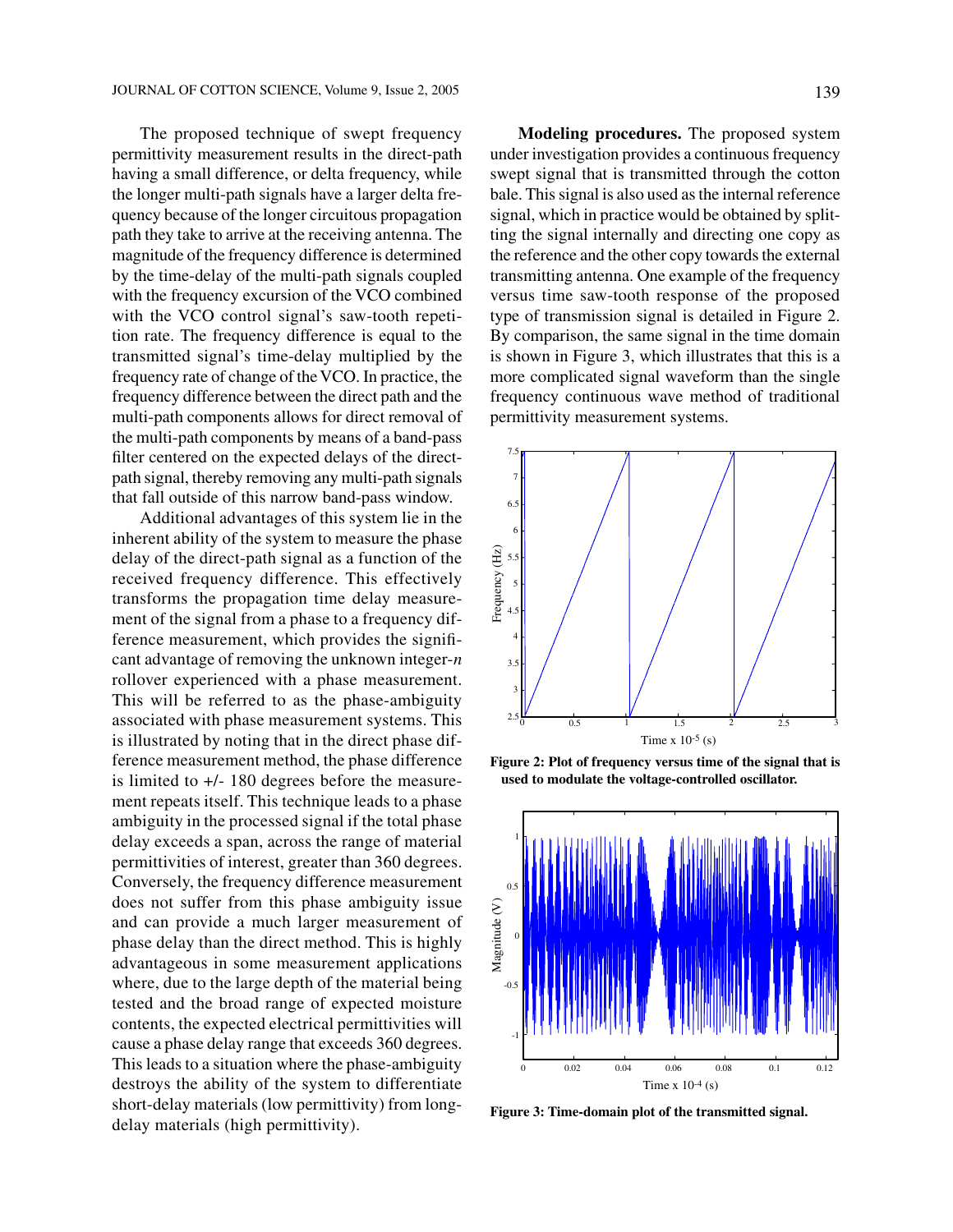If the system is expanded to include the multipath signals, as discussed previously, a transmitted signal in a multi-path environment will propagate out in multiple directions and take different paths to the receiving antenna, because of the reflection off the neighboring metal clad surfaces. Since each of these multi-path propagation paths are of different lengths, the receiving antenna subsequently receives multiple copies of the original signal, all of which arrive at different delayed times. When a continuous frequency-varying signal is transmitted in a multi-path rich environment, it is received along with multiple copies of the transmitted signal. Each copy will be delayed by the propagation time required to travel the path length to/from its respective the multi-path reflector. The reception of both the direct-path signal and the several multi-path signals is illustrated in Figure 4.



**Figure 4: Power spectral density of the received signals. The first signal to arrive is the direct-path signal and the others are the delayed multi-path signals.**

The composite signal received at the antenna is combined with the internal reference signal in the signal mixer, which effectively multiplies the received signals, both the direct-path and the n-multi-path delayed copies, with the reference copy of the transmitted signal. At any point in time, the internal reference copy of the transmitted signal is at a higher frequency than the delayed received signals. This is due to the longer delay in the propagation of the signals during transmission through free space than the internal reference, which is transmitted internally over a very short segment of coaxial cable or micro-strip circuit board trace. The signal multiplication properties of the mixer calculate the sum and difference of these two frequencies, as detailed in Eqs. 7 through 11. Following the mixer, the sum and difference signals are passed through a low pass analog filter, which removes the upper side-band portion of the signals and leaves only the difference signals in the captured waveform. The conceptual theoretical difference frequency for the direct path signal and delayed multi-path signals is shown in Figure 5. This figure demonstrates that the direct path signal is the lowest frequency component of the combined signal, because it takes the shortest path to the receiving antenna. The direct path signal is the closest in time, and therefore, frequency to the internal reference copy of the swept frequency transmitted signal. While this theoretical conception provides insight, transforming the time-based signal along with multiple delayed copies into the frequency domain by means of a fast Fourier transformation shows the expected true phenomena. The technique first subtracts the mean from the signal to remove the DC component and then uses a Hanning window to provide good spectral separation (Pozar, 1998; Strum and Kirk, 1988) before performing the discrete Fourier transformation. The complex Fourier transformed data is then multiplied by its complex conjugate to form the power spectral density, which allows for visualization of the location of the energy of the direct-path and the multi-path signals within the frequency domain.



**Figure 5: Theoretical plot of frequency versus time of the received signals after mixing to heterodyne the signals to lower frequency. The smallest frequency signal corresponds to the direct path signal and the others are the delayed multi-path signals.**

For investigation of the proposed system, a direct-path transmitted signal (1 m delay) was combined with three time-delayed multi-path copies (3, 5, 20 m delays). These signals were then heterodyned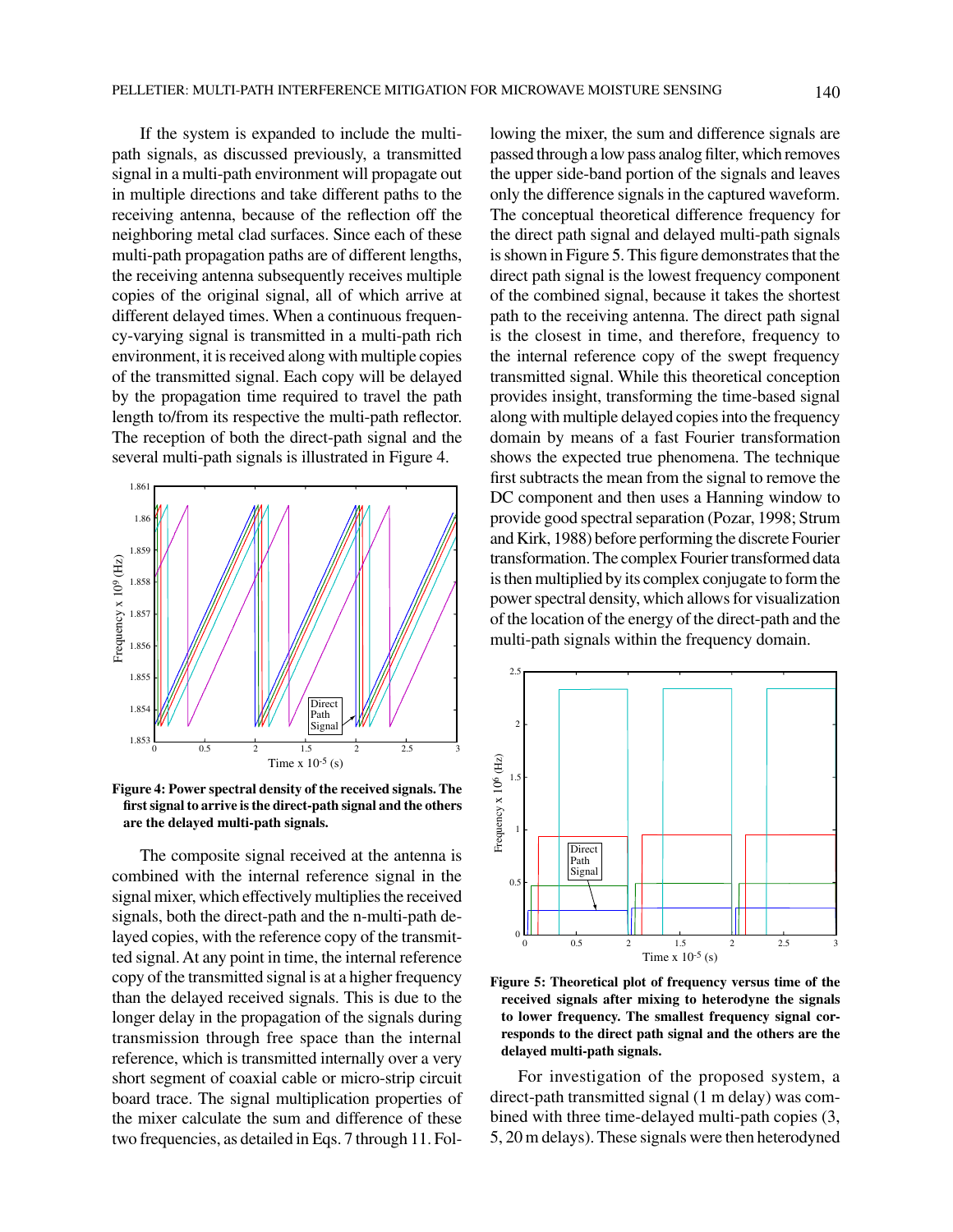down to the base-band as they would be in practice by the signal mixer [the down-conversion process, which is performed by multiplying by the internal reference copy (0 meter delay) to the direct-path delayed signal and summed with the further delayed multi-path signals]. After mixing, an image-rejection filtering operation is performed by digitally low-pass filtering to remove the upper side-band images. In practice, this step would be performed by an analog low-pass filter to avoid aliasing, because the upper-band components are beyond the capabilities of today's analog to digital converters. Since this was not an option for the simulation, aliasing in the simulation was avoided by over-sampling, low-pass filtering, and signal decimation. Taking the output from the image rejection step, the power spectral density was calculated to determine the location of the energy of the direct-path, as well as the delayed multi-path signals, because they would be received after the mixing and image-rejection filtering step, thereby providing the signal as it would be digitized by the system in practice. Figure 6 details all of the direct-path plus multi-path signals after down-converting and image-rejection filtering.



**Figure 6: Power spectral density of the received signals after mixing and image rejection filtering (includes both the direct path plus all of the multi-path components).**

#### **RESULTS**

Insight can be gained by examining separately all of the received components in the frequency domain. Figure 7 shows the direct-path only signal, as analyzed according to the signals in Figure 6, and Figures 8 through 10 detail each of the received multi-path components that were received separately, again as analyzed according to Figure 6. By looking at each signal component separately, the location of the energy from each component in the frequency domain becomes clear. It is also of interest that the more delayed the signal, the greater the spread in the frequency of the signal. In the process of spreading the signal, the magnitude of the signal strength is lowered as the total energy is spread across a much larger frequency window. This is advantageous, because it is naturally providing some filtering to the unwanted multi-path components. This analysis reveals that the direct-path component is distinctly separated within the frequency domain from the other multi-path components, so the direct-path signal can be isolated from the multi-path components through a standard filtering process if a very sharp cut-off filter is applied to the data. Using the multi-path occupied frequencies as detailed in Figures 7 through 10, an elliptic  $8<sup>th</sup>$  order low pass filter (Fig. 11) was designed to remove all multi-path components from the combined received signal. After application of the digital low-pass filter (Fig. 11) to the all of the combined signals, as noted in Figure 6, it can be seen in Figure 12 that the direct-path component has been significantly raised above the out-of-band noise. Analysis of the magnitude of the out-of-band noise to the desire direct-path signal produced a 37 dB signal to noise improvement over the unfiltered case.



**Figure 7: Power spectral density of the direct-path signal after mixing and image rejection filtering. The Fourier transformation was performed after mixing the signal down to the base-band frequency.**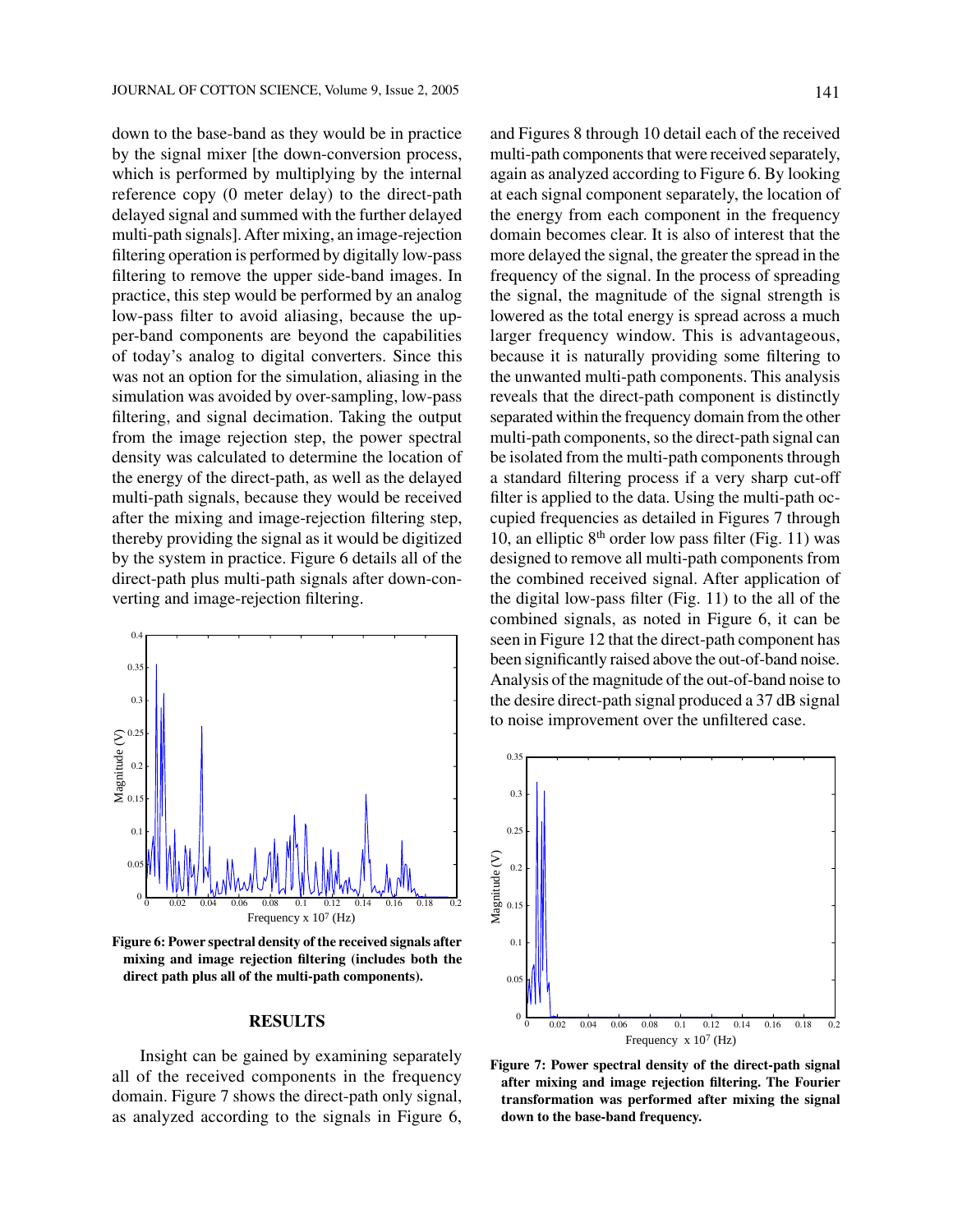

**Figure 8: Power spectral density of the first multi-path signal to arrive at the receiving antenna after mixing and image rejection filtering. The Fourier transformation was performed after mixing the signal to the base-band frequency.**



**Figure 9: Power spectral density of the second multi-path signal to arrive at the receiving antenna after mixing and image rejection filtering. The Fourier transformation was performed after mixing the signal to the base-band frequency.**

Once the target band-pass window was identified, a low-pass or band-pass filter centered about that frequency provides a means to remove the multipath components. Using the previously described techniques, the system with the addition of the three multi-path interferers after mixing produced a time domain signal as shown in Figure 13. After applying,



**Figure 10: Power spectral density of the third multi-path signal to arrive at the receiving antenna after mixing and image rejection filtering. The Fourier transformation was performed after mixing the signal to the base-band frequency.**



**Figure 11: Digital low-pass filter used to separate the direct-path signal from the propagation delayed multi-path components.**

the previously described digital low-pass, multi-path rejection filter to the signal, the direct-path signal was recovered and is shown in Figure 14. As is shown, the system can then measure the average frequency of this recovered signal to provide a measure of the permittivity of the material.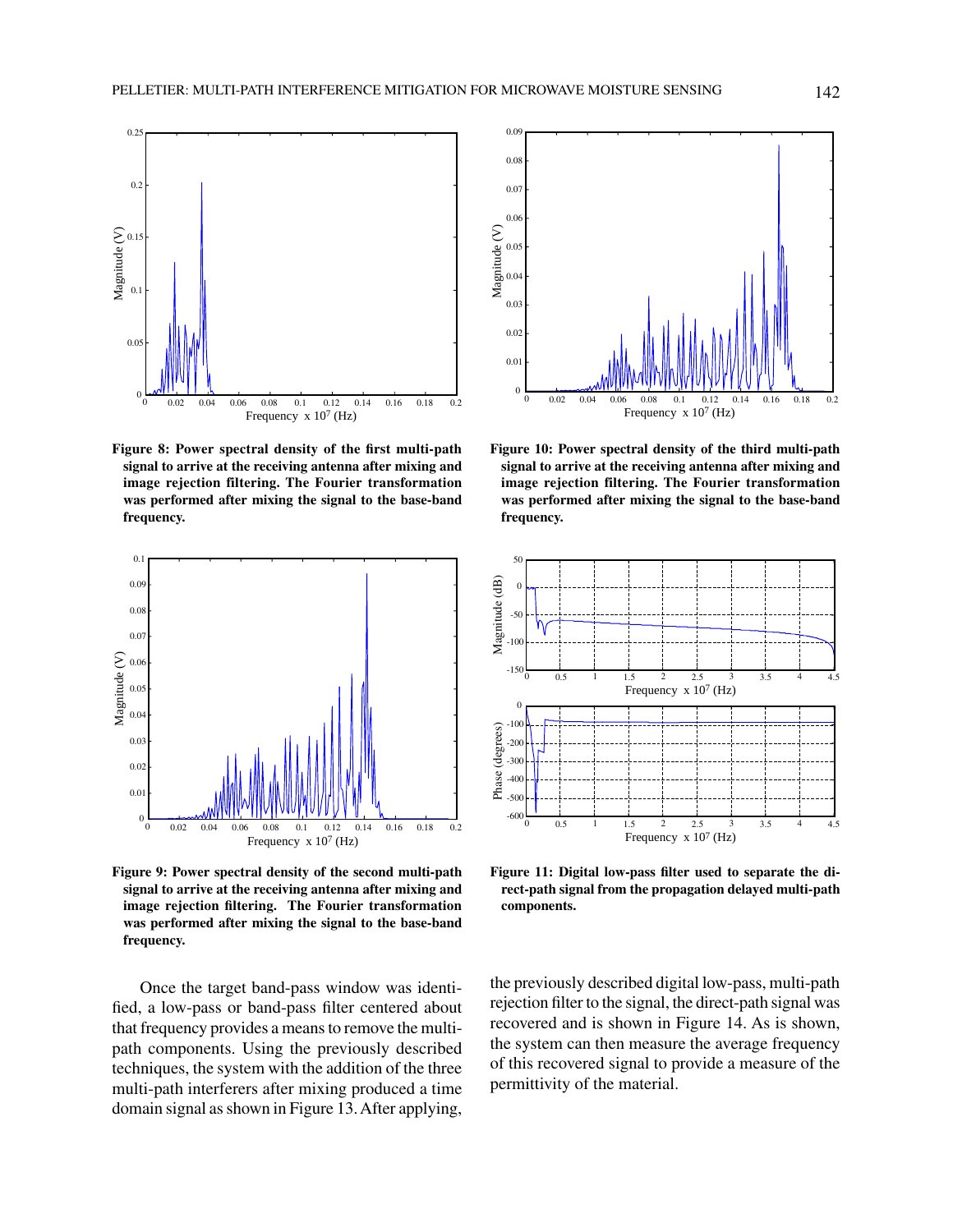

**Figure 12: Power spectral density of all of the received signals (direct and all multi-path signals) that arrive at the receiving antenna after mixing, image rejection filtering, and digital low pass filtering using filter of Figure 11.**



**Figure 13: Time domain plot of all of the received signals (direct and all multi-path signals) that arrive at the receiving antenna after mixing and image rejection filtering.**

Since the proposed design cannot infinitely ramp the frequency upward, at some point the system has to repeat and start over and repeat. This feature causes the system to start over at some future delta-*t*, when it does, it is possible that a long multi-path signal will also arrive at this time. This leads to an ambiguity between the direct path and this long multi-path signal. The length of this long multi-path component can be calculated by the frequency of the repetition rate as  $t = 1/f$  (frequency<sub>repetition</sub>), which gives the path length of the ambiguity distance [c (speed of



**Figure 14: Time domain plot of all of the received signals (direct and all multi-path signals) that arrive at the receiving antenna after mixing, image rejection filtering, and digital low pass filtering using filter of Figure 11.**

light)/f]. For this system, this distance occurs at 28 m. To minimize this effect, a band-pass filter is a better option than the low-pass filter used in this analysis. Alternatively, to remove the effect of the folded in multi-path components, the signal measurement can be repeated over a different frequency modulation range where that specific ambiguity multi-path signal will appear in a different portion of the frequency domain and will thereby be removed. In this way, the system can also remove the folded-in multi-path signals from the direct-path signal.

In summary, the proposed system will, after the mixing process, filter the signal with a low order analog image-rejection filter, then digitize the signal and process it again with a high-order digital low-pass or band-pass filter that is designed to pass (preserve) only the frequencies where the direct path signal is located. This removes all of the other undesired components of the signal, such as the multi-path components, that lie outside this narrow frequency window. The advantage of performing the filtering in two separate stages is that the analog image rejection/anti-aliasing filter can be a low order filter where temperature drift is tolerable, which can then be followed by a high-order digital filter. This provides the ability to tighten the frequency window width around the desired signal component without regard to component tolerances and temperature effects, which leads to a much narrower window and enhanced multi-path signal rejection.